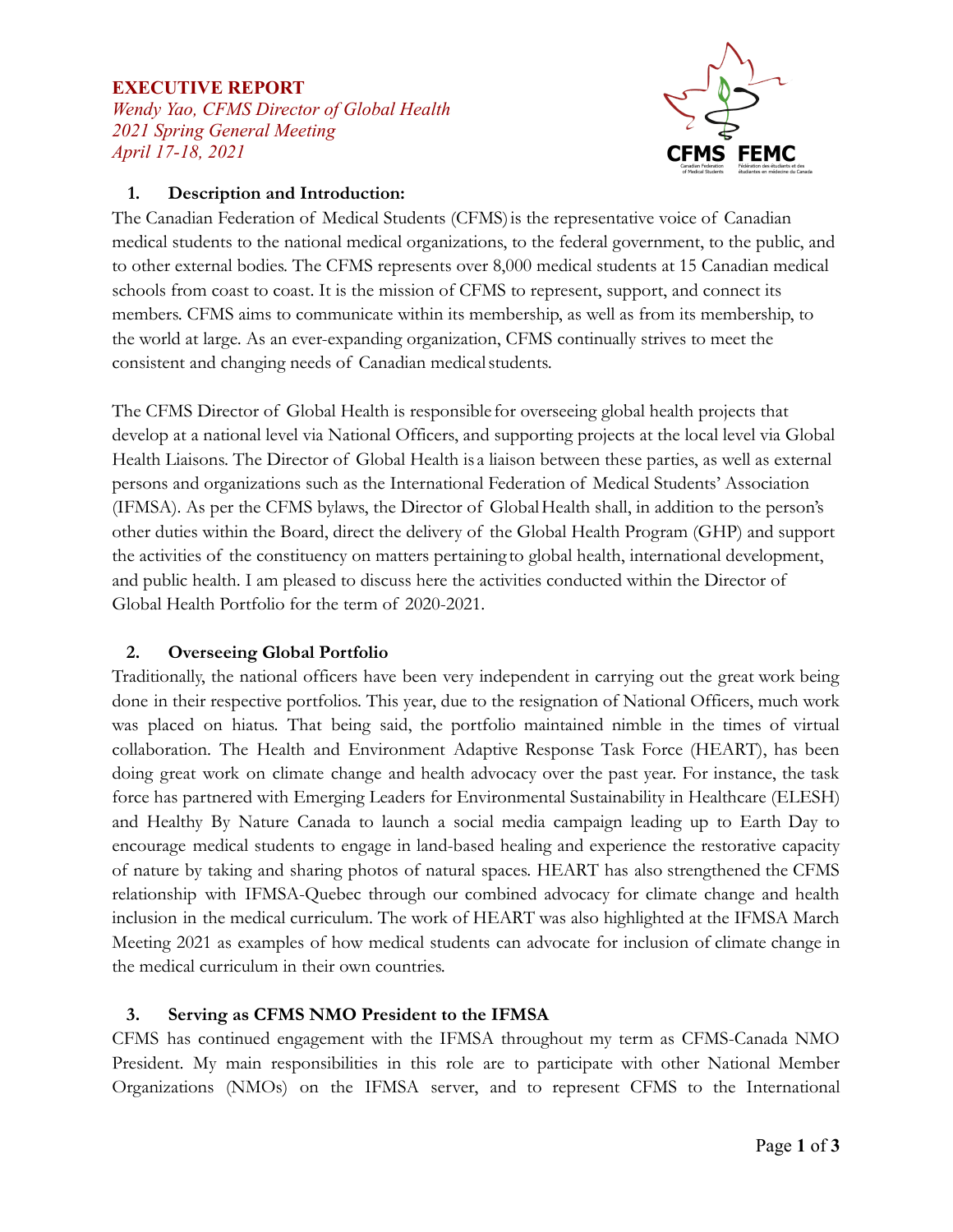## **EXECUTIVE REPORT** *Wendy Yao, CFMS Director of Global Health 2021 Spring General Meeting April 17-18, 2021*



Federation of Medical Students' Associations (IFMSA). In this role, I led the CFMS delegation to the IFMSA March Meeting, where our delegation provided extremely valuable contributions on behalf of the CFMS, representing Canada in standing committees, activity fairs, and voting sessions for IFMSA executives. We worked closely with our IFMSA-Quebec colleagues to represent Canada on the international stage. If you have any questions regarding the events that transpired, please do not hesitate to reach out. Additionally, in previous years, CFMS-Canada has played a vital role in IFMSA Exchanges program, unfortunately, this was placed on hold due to the COVID19 pandemic. We will continue to liaise with IFMSA colleagues to discuss the feasibility of exchanges.

# **4. Equity, Diversity, Inclusion and Anti-Racism Work**

The CFMS is committed to doing better and re-examining processes to better reflect EDI and anti-racism principles. Over the past few months, I have been involved in facilitating discussions with the EDI Task Force and re-examining processes within the CFMS to promote these principles. We have been able to formulate an action plan moving forward for the incoming leadership based on the consultation process. We have also participated in town hall meetings to address membership's concerns and promote greater transparency within the system. At the current time, we are pending the results of formal investigation, but our ongoing EDI work is accessible on our website.

| Date             | Meeting                                             | Location |
|------------------|-----------------------------------------------------|----------|
| Jan 31st, 2021   | Board meeting                                       | Virtual  |
| Feb 5th, 2021    | Debrief meeting with CFMS President Henry Li        | Virtual  |
| Feb 20th, 2021   | Board meeting                                       | Virtual  |
| Feb 23rd, 2021   | EDI committee meeting                               | Virtual  |
| Feb 24th, 2021   | March Meeting Preparatory meeting                   | Virtual  |
| Feb 26th, 2021   | IFMSA March Meeting Plenary and Presidents' Session | Virtual  |
| Feb 28th, 2021   | IFMSA-Qc and CFMS Meeting                           | Virtual  |
| Feb 28th, 2021   | Board meeting                                       | Virtual  |
| Mar 2nd, 2021    | Facilitated Town Hall                               | Virtual  |
| Mar 5th, 2021    | IFMSA March Meeting Plenary and Presidents' Session | Virtual  |
| Mar 5th, 2021    | Facilitated Town Hall                               | Virtual  |
| Mar 6th, 2021    | IFMSA March Meeting Plenary and Presidents' Session | Virtual  |
| Mar 12th, 2021   | <b>IFMSA March Meeting</b>                          | Virtual  |
| March 28th, 2021 | Board meeting                                       | Virtual  |
| Apr 11th, 2021   | <b>Board Meeting</b>                                | Virtual  |

## **5. Selected Meetings Attended**